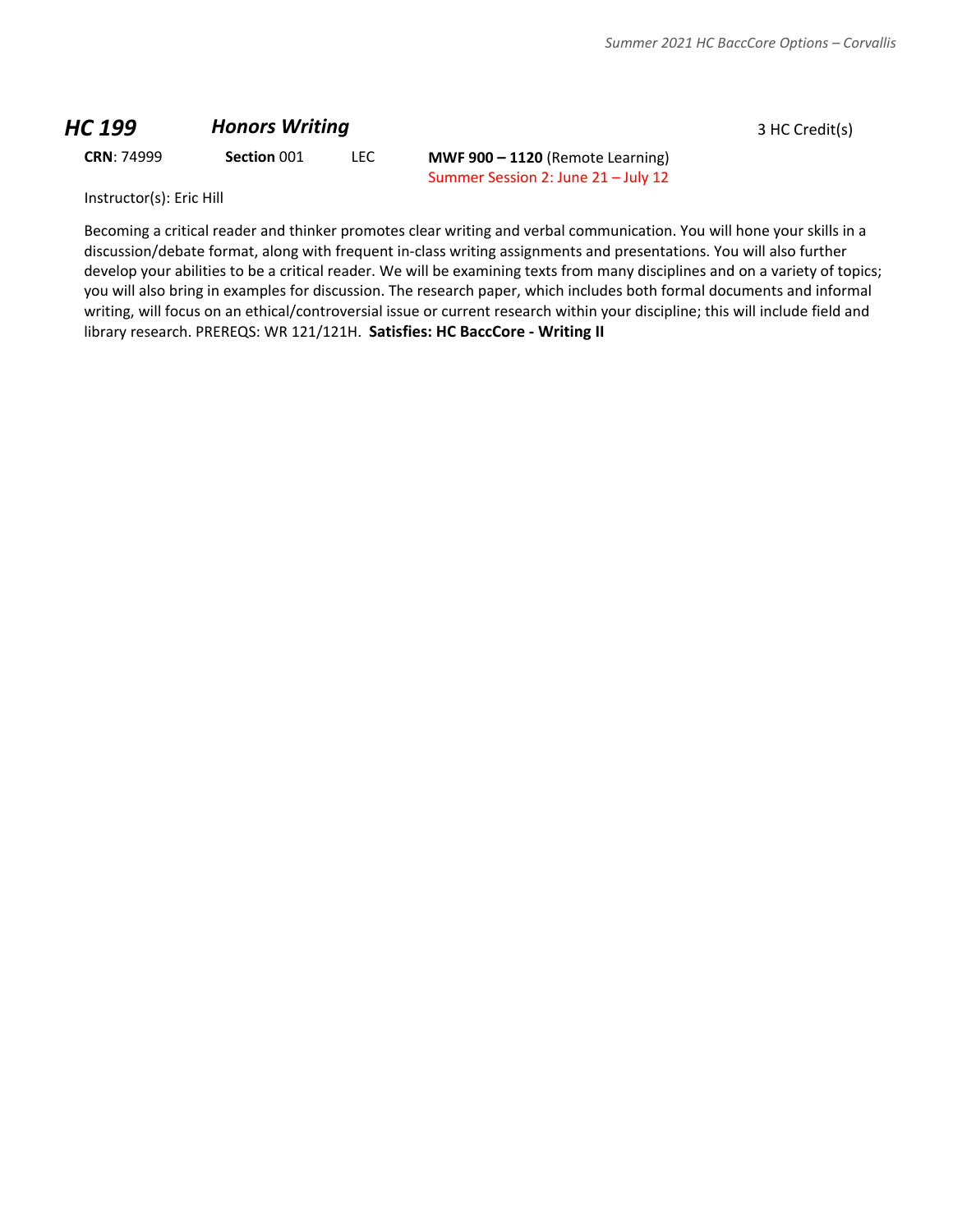#### *HC 407 Improving Communication and Group Work through Interactive Exercises and Improvisational Comedy Games*

*2 HC Credit(s)*

CRN: 73805 Section 001 SEM MTWTh 1000 – 1450 (Remote Learning) Summer Session 6: meets June 14-18 only.

Instructor(s): Maura Valentino

"Professional success often rests on the same pillars that form the foundation of great comedy improv: Creativity, Communication, and Collaboration." Second City Works.

In school, work and life, the unplanned and unexpected are the normal. In other words, life is an improvisation. People are required to work in groups, in the classroom, at work and when pursuing personal interests. The skills acquired while learning improvisational comedy (improv), including listening, accepting others' ideas, and adding their own ideas, help students communicate better and work better within teams. Ultimately, these skills merge and allow students to create ensembles rather than teams (teams imply a leader) where an inclusive environment allows all ideas to be heard and incorporated into an ensemble-created project.

The students will learn how to communicate effectively and work well in groups through a series of interactive exercises and games. These exercises and games are taken from a variety of sources and melded together to create a fun and interactive classroom environment. The students won't know they are learning. The course will begin with participating in communication exercises based on improvisational comedy games, then the skills learned from this will be tested through other communication exercises.

Expectations will be set appropriately high in this class. Each student will come to class with their own school, work and life experiences and that is the only pre-requisite. Each student will bring his or her own perspective and hopefully perspectives that are diverse from each other. Feedback will be given as to how each student listened, accepted the ideas of others, and added their own perspective. Each student will be expected to fully engage in active learning activities for the entirety of class time. In order to fully engage, students will be asked to disengage from electronic devices for class time. These are high expectations, but ones that can be achieved by students from any background.

Students in a similar course I taught found the weekly classes to be an opportunity to de-stress from the rest of their workload and personal challenges. Several students said is was their favorite class they have ever taken. Students in a similar class the past two summers enjoyed the class and improved their communications skills in just a few days. **Graded: P/N. Satisfies: HC Colloquia**

## *HC 407* **The Handmaid's Tale: Gender, Race, and Religion in Gilead** 2 HC Credit(s)

**CRN**: 75035 **Section** 002 SEM **M 1000 – 1150** (Remote Learning) Summer Session 1: June 21 – Sept 3

Instructor(s): Eliza Barstow

In this course, you will read Margaret Atwood's novels *The Handmaid's Tale* and *The Testaments*, and you will also watch the first season of the Hulu adaptation of *The Handmaid's Tale*.

Both the novels and the television show force us to ask difficult questions about personal freedom; the responsibilities of national governments; the relationships between men, women, and children; the diverse ways in which religion can be interpreted and put to use in society; and the nature and causes of human happiness. Moreover, the content of these stories require us to take a hard look at United States history (most specifically at the history of slavery and the exploitation of black bodies) and also at our many potential futures as a society.

In this class, your engagement with the material will culminate in the production of a short piece of fiction (or possibly a screen play or poem) in which you write from the standpoint of one of the characters we meet in Gilead. As a class, we will create a collection of stories that broadens our understanding of the many people who inhabit and shape everyday life in Gilead. **Graded: P/N. Satisfies: HC Colloquia**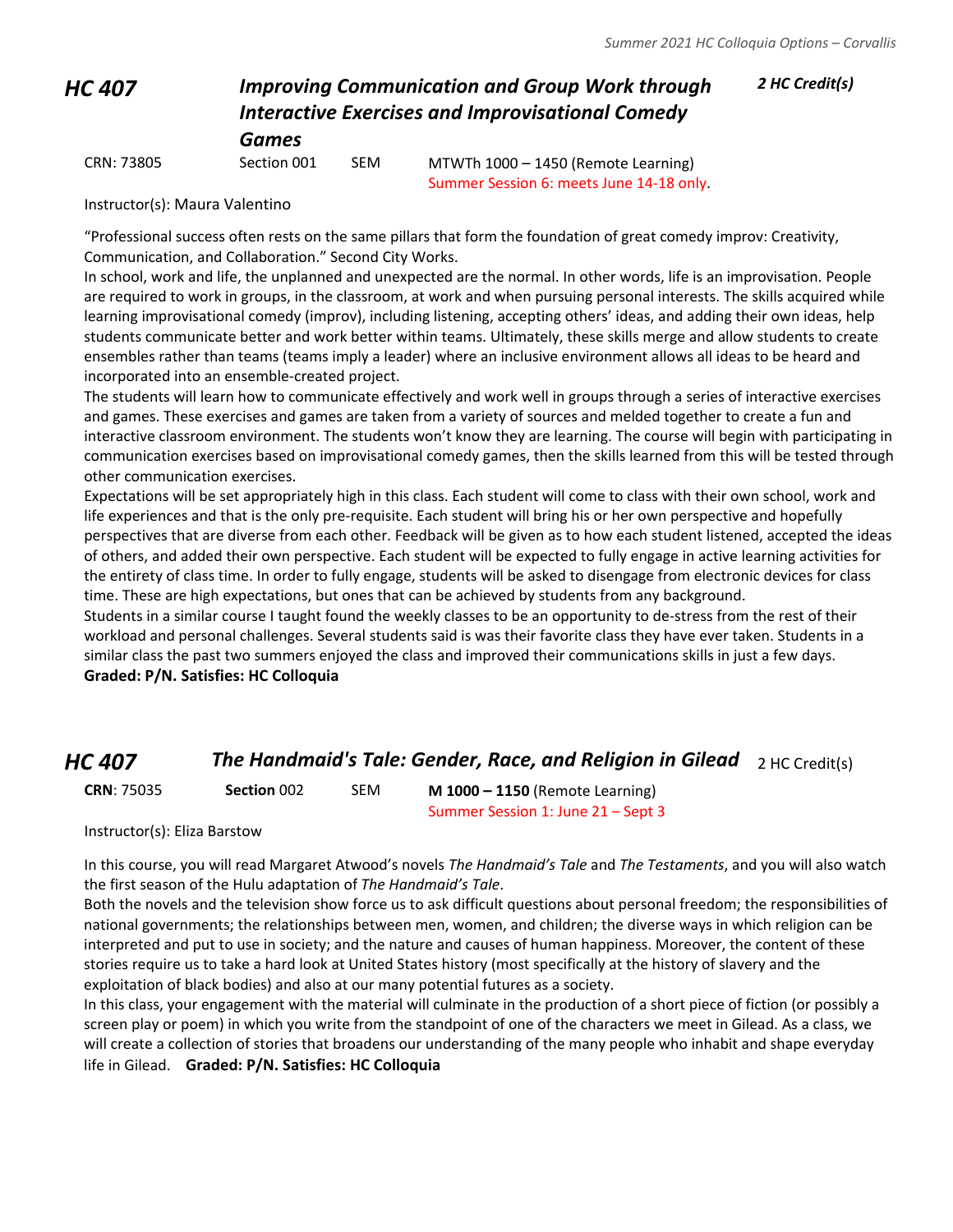## **HC 407 Soundscape Ecology 1 HC Credit(s)**

**CRN**: 75048 **Section** 003 SEM TTh 1300 - 1450

Summer Session 5: August 16 – September 3

Instructor(s): Dana Reason

An introduction to sound in the natural and human-made world using creative applications for analysis, sound studies, and more. Topics will include: the sound health of the planet; acoustic ecology; data to sound translations; multi-modal listening; and discovering the importance of sound in research in the fields of science, the arts, architectural and industrial engineering, and bio-health fields. Finally, students get to experience and discover the concept and practice of soundscape ecology and sonification. **Satisfies: HC Colloquia**

| <b>HC 407</b> | <b>Imaging the Universe</b> | 1 HC Credit(s) |
|---------------|-----------------------------|----------------|
|               |                             |                |

CRN: 74638 Section 005 SEM MWF 1500 – 1550 (Remote Learning) Summer Session 4: July 19 – August 13

Instructor(s): Tom Carrico

The universe is far more than what our eyes can see. With the help of remote access software, students will be able to view and image the night sky. Students will learn various methods of image processing that will help tease out all available information. From there, the course will look at many of the resources available that will reveal more of the spectrum of the universe, including radio telescopes, orbiting observatories, and other novel techniques. There will be opportunities to experience a star party (remotely) with a wide range of telescopes, and spend many evenings photographing the universe using cameras they can connect to and control from their home. By the end of the course, students will have used a DSLR to take and process photos of the night sky. Read more about Imaging the Universe/remote version [here.](http://blogs.oregonstate.edu/honorslink/2020/04/24/imaging-the-universe-a-new-perspective/) **Graded: P/N. Satisfies: HC Colloquia**

| HC 407     | The Holocaust in the Digital Age |        | 2 HC Credit(s) |
|------------|----------------------------------|--------|----------------|
| CRN: 73808 | Section 400                      | Online |                |

Summer Session 1: June 21 – Sept 3

Instructor(s): Katherine Hubler

A "virtual tour" of Anne Frank's hiding place. Conversations with 3-D avatars of actual Holocaust survivors. Tweets from now-deceased Jewish passengers of the ill-fated St. Louis cruise-liner, forced to return to Europe on the eve of WWII after being denied entry into Cuba, the US, and Canada.

As the World War Two era fades deeper into the recesses of the 20th century and the last survivors of Nazi persecution approach their nineties, scholars and educators are turning increasingly to the digital to preserve evidence, raise awareness, and prompt sober reflection about the Holocaust. While the technologies have become more sophisticated, new forms of media have actually been central to efforts to record survivor testimonies and bring perpetrators to justice since the end of World War Two. This class explores the historical intersection of the Holocaust and new media. It will also analyze how social media, visualizations, virtual reality, and artificial intelligence are currently being used by Holocaust researchers and educators during a time when awareness about the Holocaust is fading and antisemitic incidents are on the rise. *This is an Ecampus course. Tuition rates for Ecampus courses are different than on-campus courses and can be found at ecampus.oregonstate.edu/services/tuition.* **Satisfies: HC Colloquia**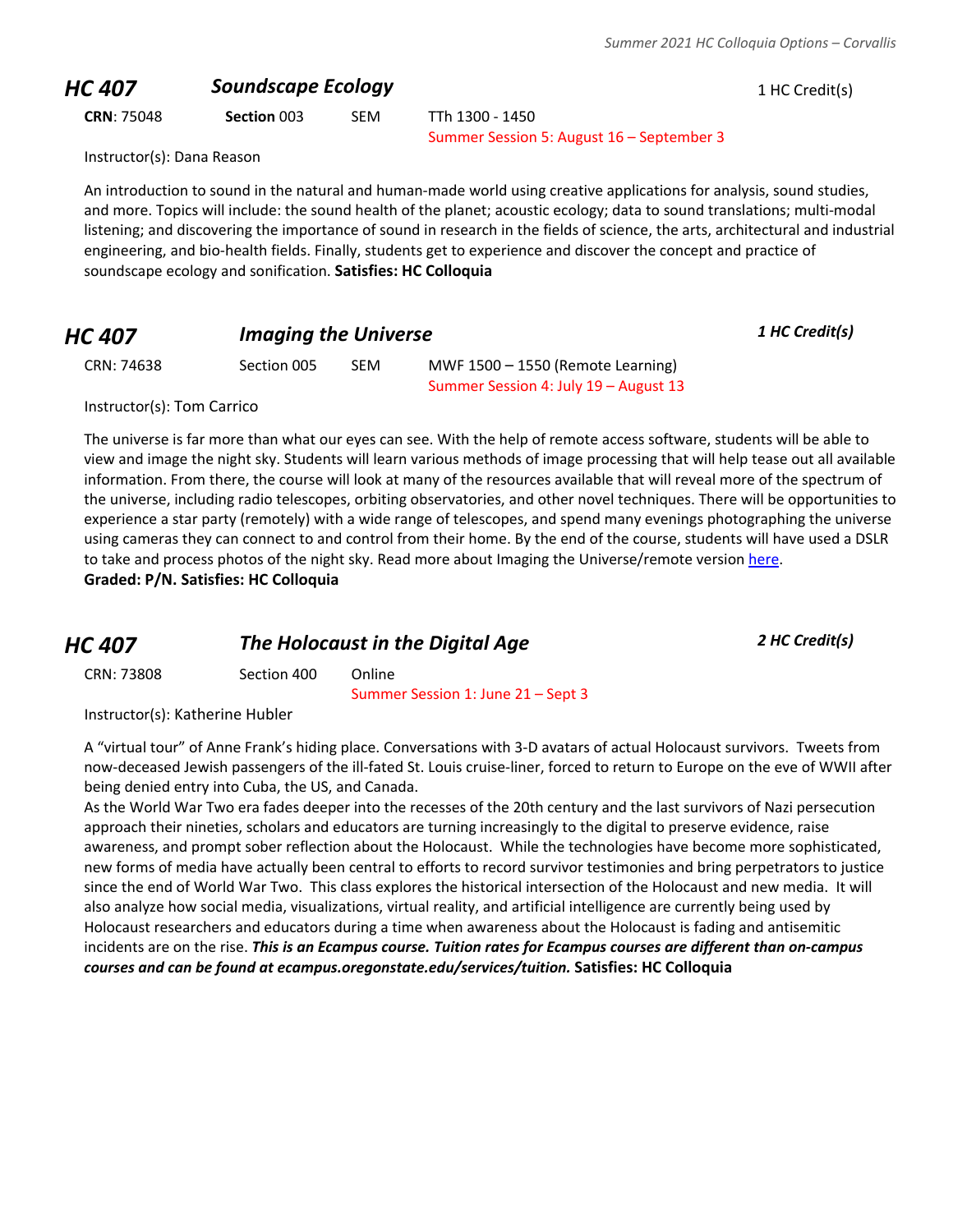# *HC 407 The Art (and Science) of Storytelling 2 HC Credit(s)*

CRN: 73809 Section 401 Online

Summer Session 2: June 21 – July 12

Instructor(s): Inara Scott

Storytelling has been called the oldest and greatest form of communication. In this interactive online course, students will explore many facets of this most engaging of practices. They will tell their own stories, explore popular storytelling from romance novels to blockbuster films, and learn about the universal tropes and structures that underlie great stories. Students will also explore how story is used in management, marketing, and brand development. *This is an Ecampus course. Tuition rates for Ecampus courses are different than on-campus courses and can be found at ecampus.oregonstate.edu/services/tuition.* **Graded: P/N. Satisfies: HC Colloquia**